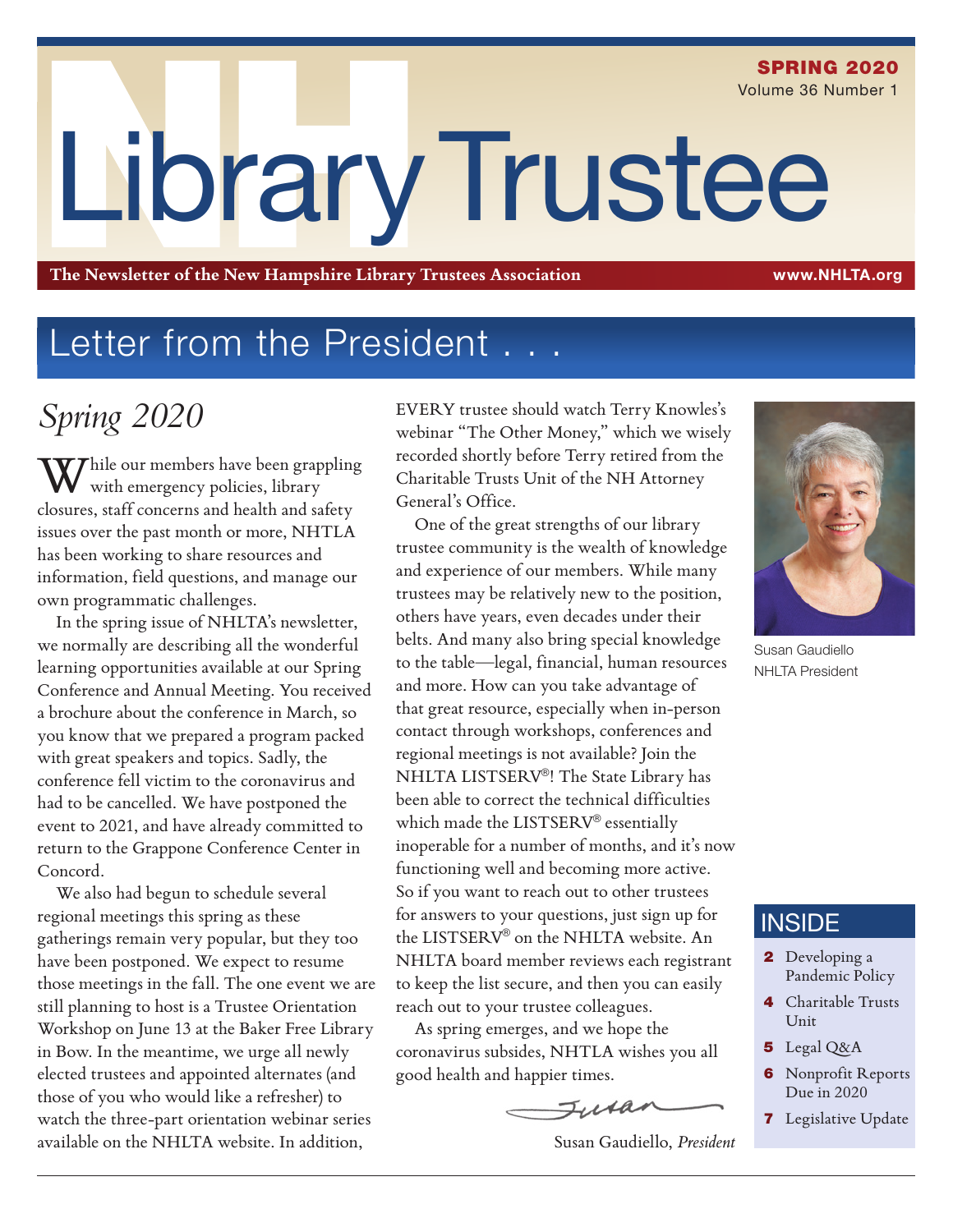### Developing a Pandemic Library Policy

While libraries have policies in place to cover basic operations involved in running a library, it is unlikely that many, especially smaller libraries, have pandemic policies in place. Thanks to the Jaffrey Library for sharing its recentlyadopted policy, which can be found on the next page. Below are some suggestion from the American Library Association of topics to include in an individual library policy on illness and/or pandemic prevention and preparedness –after ensuring (if necessary) that they are consistent with the policies of the library's trustees.

- Criteria for closing the library
- Employee policies for sick leave, payroll and banking/financial issues, working from home
- Mandated documentation of procedures or cross training so others can take over for sick employees

 $\blacksquare$  Policies for social distancing – such as removing a number of chairs so people aren't sitting close to each other, or limiting the number of people who can come in at any one time, or taking out coat racks, and similar actions that keep people and their belongings separate from each other

**Criteria for suspending story times and other** library programs

**Provision of masks and gloves along with the** training of staff in their removal and disposal

 $\blacksquare$  Standards for the cleaning of bathrooms, railings and door knobs, telephones, keyboards, counters, and cleaning of workstations/offices of employees who go home sick, emptying of wastebaskets, etc.

Setting a schedule for seeing to the critical needs of the facility if the library is closed for an extended time (boiler and building checks by custodians, book drop, payroll and banking considerations)

■ Communications plan for reaching staff and for communicating with the public

**Means for continuing to provide information** services for the public, such as digital reference, online materials access and expansion of other online resources

■ Accommodation of the needs of people in the community who rely on library resources

 Education of the public in advance of an epidemic

### Libraries in a Time of Pandemic

On March 18, New Hampshire Library Associa-tion (NHLA) President Amy Tappin sent out a letter requesting that all libraries close to the public.

Many libraries, depending on how large the size of their staff, have chosen to extend "curbside" service to their patrons as well as continuing on-line support. The State Library has asked libraries to share their actions, and is making the responses available. For a link to the report, along with other pandemic resources, visit the NHTLA website on a regular basis. We are adding information as it becomes available.

NHLTA would like to hear from you as well! Please send your stories of what your library is doing during this difficult time to the editor, Katrinka Pellecchia at k.pellecchia@nhlta.org. Thank you and stay safe!

### Public Meetings During an Emergency

The Right to Know Law requires<br>
meetings of public bodies, including library trustees, to be held in public and to be noticed at least 24 hours in advance. The law does make some accommodations for meetings needed during an emergency when it may not be practical for the board to physically meet in a public session.

On March 16, a memorandum was posted from the offices of the Governor and the NH Attorney General clarifying these accommodations. A link to the memo can be found on the NHTLA website and should be reviewed by every trustee board; here are the essential provisions:

**If the chairman or presiding officer** determines an emergency exists (see the memo for definition of emergency), then the requirement that a quorum be physically present can be waived.

**Provision must still be made for** members of the public to listen to the proceedings (via conference call, speakerphone, or other means) at a physical location.

- The 24-hour notice requirement is not waived, unless the chair determines that the emergency requires action before such notice can be provided.
- The minutes of the meeting must include the facts or circumstances that justified use of the emergency provisions.
- All votes must be by roll call at any meeting where ANY member is participating electronically.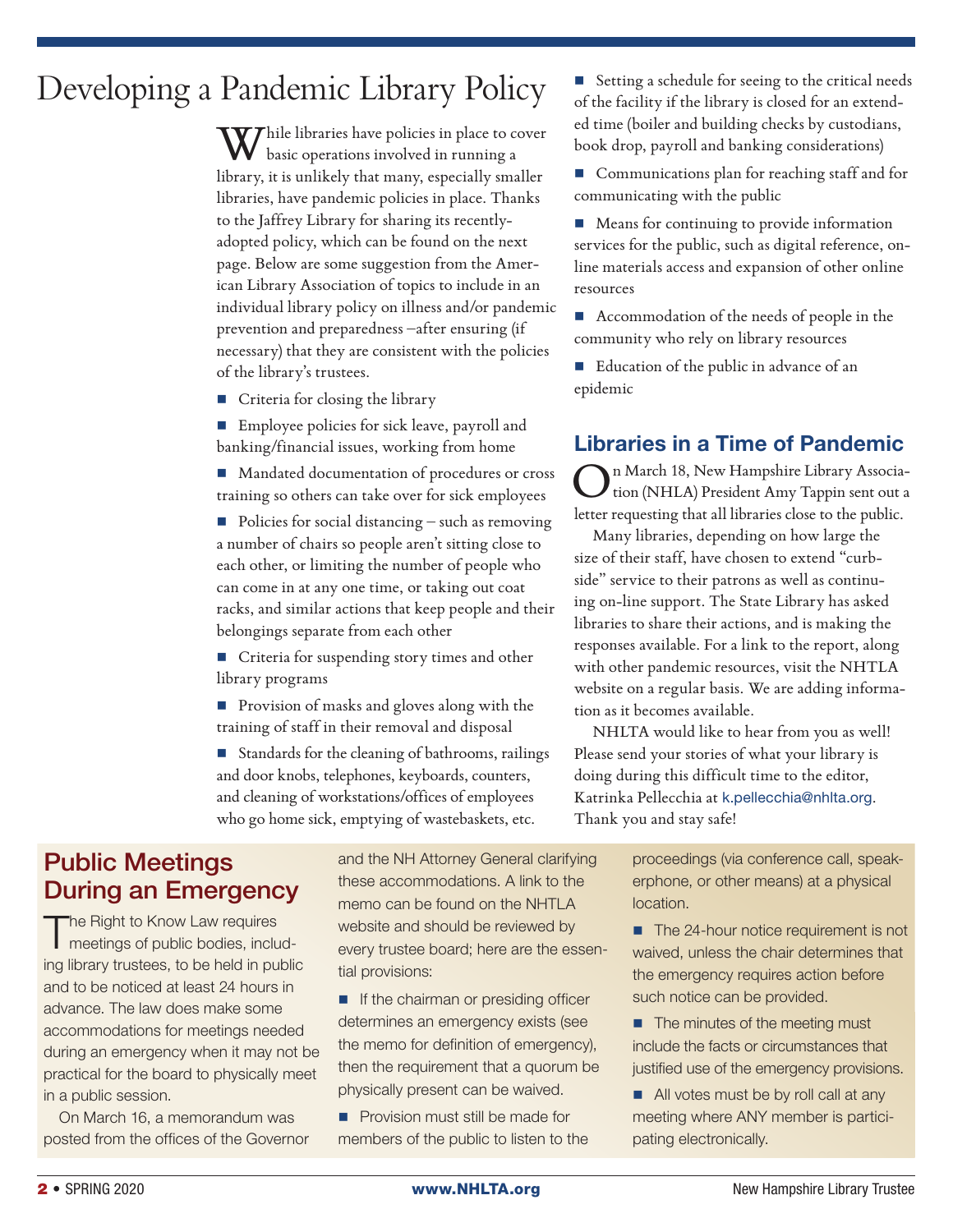### JAFFREY PUBLIC LIBRARY PANDEMIC POLICY

### I: Purpose

To establish the protocol to be used in the event of a pandemic. If there is a pandemic, the library may be required to operate on limited staffing or take unique measures to help slow the spread of the illness, including service restrictions, limited hours of operation, or possible closure by order of local public health officials. Recovery from a pandemic may be slow, as compared to a natural disaster or other physical crises. It is important to ensure that core business activities of the library can be maintained for several weeks or more with limited staff and reduced hours due to a pandemic.

### II: Definitions

Pandemic Plan. A pandemic plan differs from a general emergency preparedness policy or procedure. With an emergency preparedness policy, there is an assumption that staff will return to the building or begin rebuilding, almost immediately after the event or crisis (such as after a fire or storm, or if there is a utility shortage).Recovery from a pandemic may be slow and limited staff, services, and hours may be necessary for an extended period of time.

Pandemic. A pandemic is the worldwide spread of a new disease. (World Health Organization https://www.who.int)

Appropriate Staffing Level. For the purposes of this policy, Appropriate Staffing Level refers to the minimum number of qualified staff necessary to provide service safely and efficiently, as determined by the Library Director or his/her designee.

#### III: Library Closure

Public Health Mandate. The Jaffrey Public Library will close due to pandemic in the event of a mandate order or recommendation for closure issued by public health or government officials on the local, county, or state level.

Discretionary Service Level Changes. At the discretion of the Library Director,

the Library may close, reduce its operating hours, or limit services temporarily in the event that there is not sufficient staff to maintain appropriate staffing levels or if unable to maintain adequate social distancing for health and safety. In the event of closure or reduction in operating hours, the Library Director or designee will maintain communication with staff, Library Board of Trustees, and the Town Manager.

#### IV: School Closure Due to Pandemic

In the event that the Jaffrey-Rindge School District is closed due to pandemic illness, the JaffreyPublic Library will remain open, but with reduced hours and services, unless one of the aforementioned requirements for closing is also met. All library programs, special events, and meeting room reservations will be canceled. Hours will be reduced and services will be restricted on any day in which Jaffrey-Rindge schools are closed due to pandemic-related illness.

### V: Staffing

Minimum staffing level for a temporary period of time is defined as two healthy employees available to be present at the library during all open hours with a maximum 8 hour workday and 40 hour work week per full-time employee, and no more than 28 hour workweek per parttime employee. An inability to maintain this temporary minimal level or a necessity to maintain this temporary minimal level for more than two consecutive days will result in reduced hours or closing the library. In providing service safely and efficiently, the following actions may be taken at the discretion of the Library Director or designee.

■ Increased health/safety measures for staff (e.g., wearing of gloves, wiping down work areas, etc.);

Social distancing practices in public areas;

Restricted access to areas in the library (e.g., closing floors or unmonitored areas for safety);

Reduction of open hours;

■ Cancellation of all programs, special events, and meeting room reservations;

Reallocation of employee responsibilities and shift/schedule change to provide coverage during open hours;

Closure of the library. If the Library is open, employees are expected to report to work on time as scheduled, excluding any excused absences following the established Personnel policy. In the event of closure, employees shall be compensated for their regularly scheduled hours. If the Library is closed or hours reduced, healthy employees may be assigned work-at-home tasks to be completed in their compensated hours. When appropriate, work tools (e.g., laptops, supplies, etc.) will be checked out to employees by the Library Director or designee for work-at-home assignments.

### VI: Communication

In the event of closure necessitated by pandemic, effective communication about any reduction in services or open hours must be announced in a timely manner. Library staff should follow the normal procedure used for any unexpected closure/program cancellation, which includes posting on wmur.com, Facebook, and the library website.

### VII: Prioritization of Services

Priority will be given to the following essential services:

- $\blacksquare$  Information services for the public, both in-person and online;
- Payroll;
- Accounts Payable;
- **Facility Maintenance.**

In the case of reduced staffing or reduced hours of operation, the Library Director or designee will prioritize service-related tasks and assign the daily work plan to staff.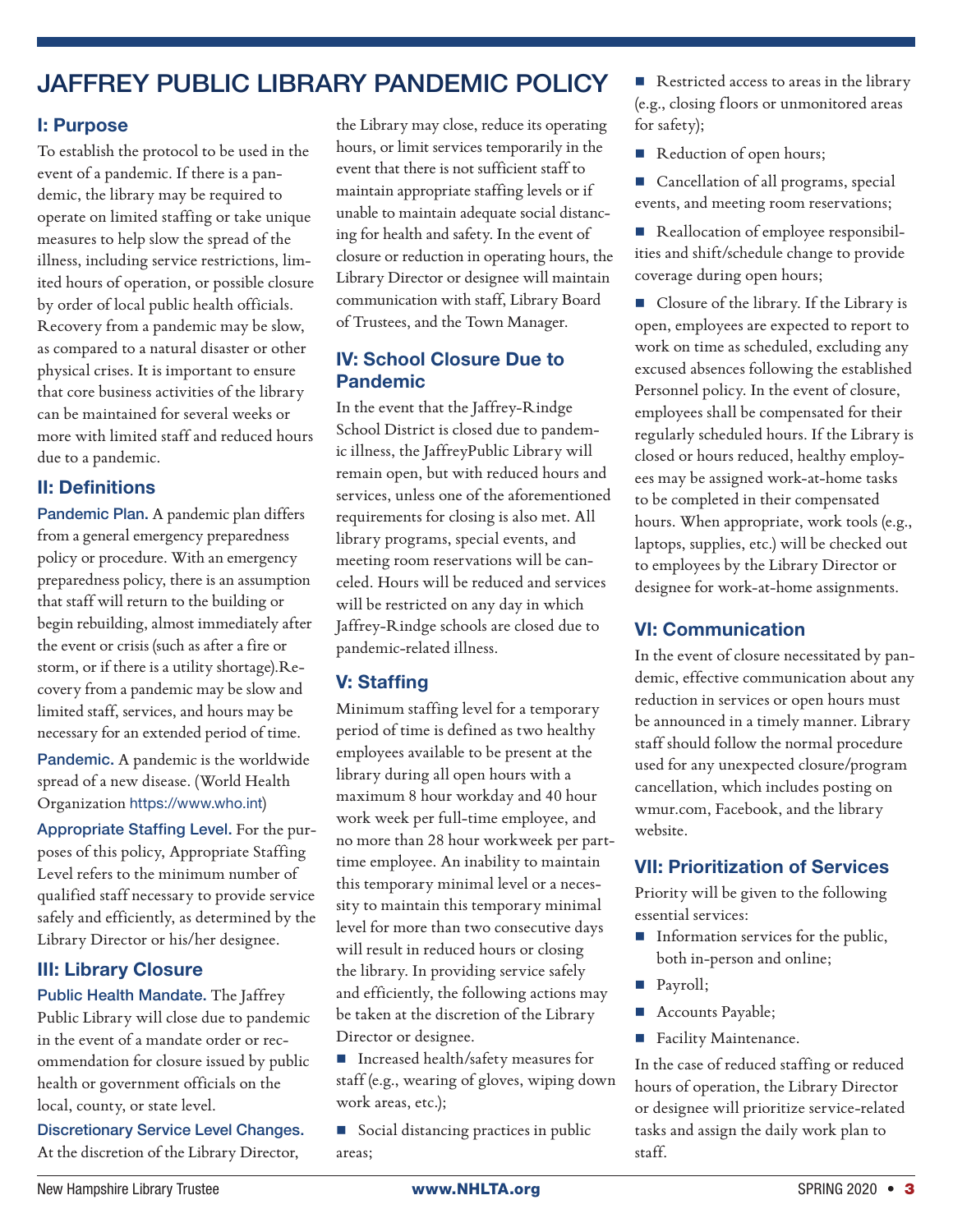### What's New at the Charitable Trusts Unit?

By Thomas J. Donovan, Esq., Director of Charitable Trusts



Tom Donovan



Diane Quinlan

 $\blacksquare$  ibrary trustees have enjoyed the guidance of Terry Knowles for many years in all matters relating to libraries. Following Terry's welldeserved retirement from her position as Assistant Director of Charitable Trusts, the Charitable Trusts Unit (CTU) has received many inquiries from municipal officials about who will answer their questions. Here are some answers.

To start, it might be helpful to review what the CTU does. Its mission is to protect the public's interest in the organizations and assets committed to charitable purposes in New Hampshire. We do this through effective registration, education, and enforcement. Our bread and butter work is the oversight of the more than 10,000 charitable organizations and trusts operating in New Hampshire, from large hospitals and colleges to small youth sports leagues. Lately, we have been busy reviewing hospital mergers.

With respect to cities and towns, we have a more narrow focus. Government entities do not register with us like charitable organizations, and they are not subject to the laws that apply specifically to charities, like those dealing with conflicts of interest. But the CTU has two narrow areas of oversight. First, municipal trustees of trust funds, who hold and manage funds donated in trust and capital reserve funds, must report annually both to the CTU and to the Department of Revenue Administration with respect to those funds. Second, library trustees who hold in trust donated funds must report annually about library finances to the CTU (RSA 202-A:12-a). The CTU accepts the library portion of a town's annual report for this purpose.

### How will the Coronavirus affect NHLTA?

s mentioned elsewhere in this issue, in addition to the Spring Conference on May 12, the two regional meetings scheduled for late April have also been canceled. At this time, the New Trustee Orientation will still be held at the Baker Free Library on June 13. We will send out emails and update the LISTSERV® and the NHLTA website with any changes or modifications to our schedule.

The CTU consists of nine staff, led by Director of Charitable Trusts Thomas Donovan and Assistant Director of Charitable Trusts Diane Quinlan. Tom has worked at the CTU for five years. Before that, he had been a partner for many years at McLane Middleton in Manchester, and was active in many New Hampshire nonprofits. He and his wife served in the United States Peace Corps from 2012 to 2014. Diane joined the CTU in August, 2019. She had been a partner at Devine Millimet in Manchester, then served for 15 years as the first woman Chancellor of the Diocese of Manchester. Both Tom and Diane are New Hampshire natives: Tom was born in Concord, Diane in Plymouth.

What questions from library trustees can the CTU answer? The CTU can assist with the interpretation of gift instruments and restrictions that may apply to the use of trust funds. The CTU has some records of gifts and may be able to locate older gift instruments, such as wills and trusts. The CTU can assist when there is a need to change or release an outdated or impossible restriction on a fund or on a library building. The CTU can answer questions about the investment requirements for library trust funds. For building projects, the CTU can offer general advice to library trustees, selectmen, friends of the library, and library foundation fundraisers about raising money from the public. The CTU can provide broader education and advice to library friends and library foundations, as they are charitable organizations subject to our general oversight.

The CTU cannot answer questions outside of our jurisdiction, including issues surrounding library staffing, Right-to-Know compliance, and general municipal finance. With respect to those matters, library trustees should consider using the resources of the New Hampshire Library Association, the New Hampshire Library Trustees Association, the New Hampshire Municipal Association, and the State Librarian. In some cases, library trustees should consult with legal counsel.

Tom, Diane, and all CTU staff members look forward to continuing a productive relationship with library trustees. The CTU recognizes the importance of trustees' work as volunteers to govern a bedrock institution in New Hampshire cities and towns.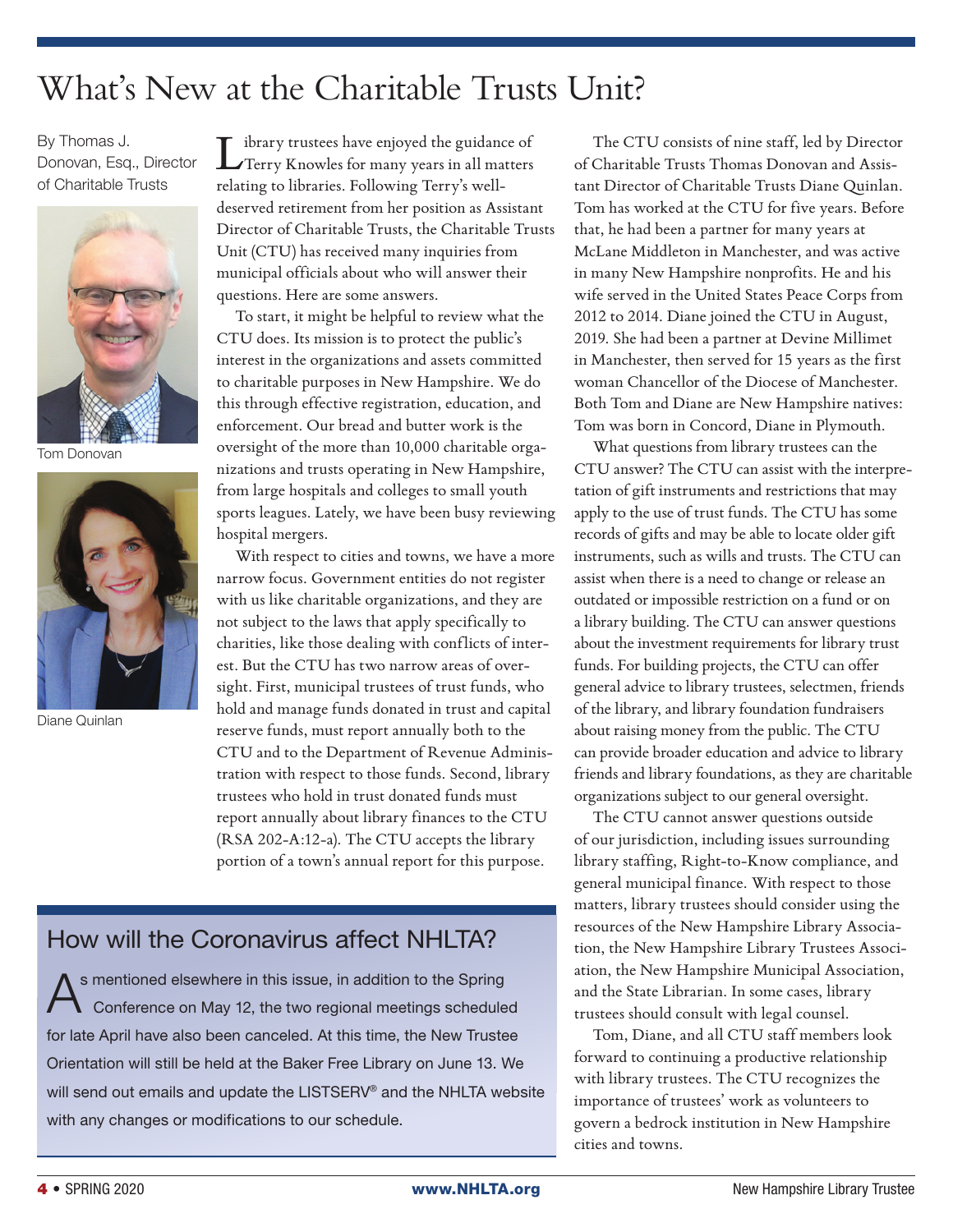### Librarians: Are they "at-will" employees?

Although our trustees have been told the director and staff are not "at-will" employees, one trustee maintains that because our town considers its employees "at-will" (stated in the town's personnel policy manual) and the library adopted the town's personnel policies, our library employees are "at-will" employees as well. Can you help us resolve this issue?

There is often confusion about the status of individuals who work for municipalities. Some, such as library trustees, are clearly understood to be elected officials; generally, they only depend on the voters to keep their job.

Other individuals who work for municipalities have a more complicated relationship. Some are "at-will" employees who work at the direction of the select board, are paid according to whatever employment contract exists, and, barring membership in a collective bargaining unit (union), can be fired at any time for almost any reason. Then, there are employees who are "appointed." Appointed positions are often, although not always, statutorily described. The most important difference between appointed officials and employees is that removing the appointed official from office is complicated.

While it is often said that the power to appoint implies the power to remove, the reality is that that is more often the exception than the rule. Statutes almost always include either a term of office – the length of time for which the person is appointed – and/or a list of reasons for removal.

Librarians and library staff are appointed positions; they are not "at-will" employees; they may only be removed for cause. RSA chapter 202-A contains all the relevant information. RSA 202- A:11 charges the library trustees with "appoint[ing] a librarian who shall not be a trustee and, in consultation with the librarian, [appoint] all other employees of the library and determine their compensation and other terms of employment." Thus,

everyone who works at the library is an appointed official (even though the statute used the word "employees" for those who are not the "librarian").

RSA 202-A:15 further explains that the "librarian" shall be appointed for a fixed term and remain until a successor is appointed and qualified. Thus, removal would be circumscribed except in the allowable instances. Those are few. Most are covered in RSA 202-A:17, although a librarian who turns out not to "have education of sufficient breadth and depth to give leadership in the use of books and related materials," could presumably be removed. Most likely, this situation would be limited to a librarian who falsified a diploma or other educational achievement.

RSA 202-A:17 states that the only permissible reasons for removal of any appointed library official are "malfeasance, misfeasance, or inefficiency in office, or incapacity or unfitness to perform the employee's duties." The language that follows, as well as elsewhere in the chapter, strongly implies that only the "librarian" – the head of the library – is appointed for a fixed term. Removal, then, must follow the written notice and hearing requirements laid out in this statute and requires substantial evidence of what the individual has done that is 'bad.' Mere disagreement or personal differences are not enough. The individual must actually do something 'bad' – whether that be stealing books or monies, refusing to come to work, or some other substantial act (or inaction) which meets the above statutory criteria.

In addition, failure by the library trustees to provide written notice signed by a majority of the board between 15 and 30 days prior to the effective date of removal or failure to provide the opportunity for a public hearing within 30 days if so requested, or failure to find good cause for discharge after that hearing where each side presents its case, could all result in reinstatement of that individual to the position.

In the case of a library adopting the town policies, RSA 202-A:17 states that the policies *continued on page next page*



By Natch Greyes, Municipal Services Counsel, NH Municipal Association (NHMA)

Librarians and other individuals who work at libraries may be considered employees for federal tax purposes, but under New Hampshire state law, they have a robust set of protections to avoid arbitrary employment decisions.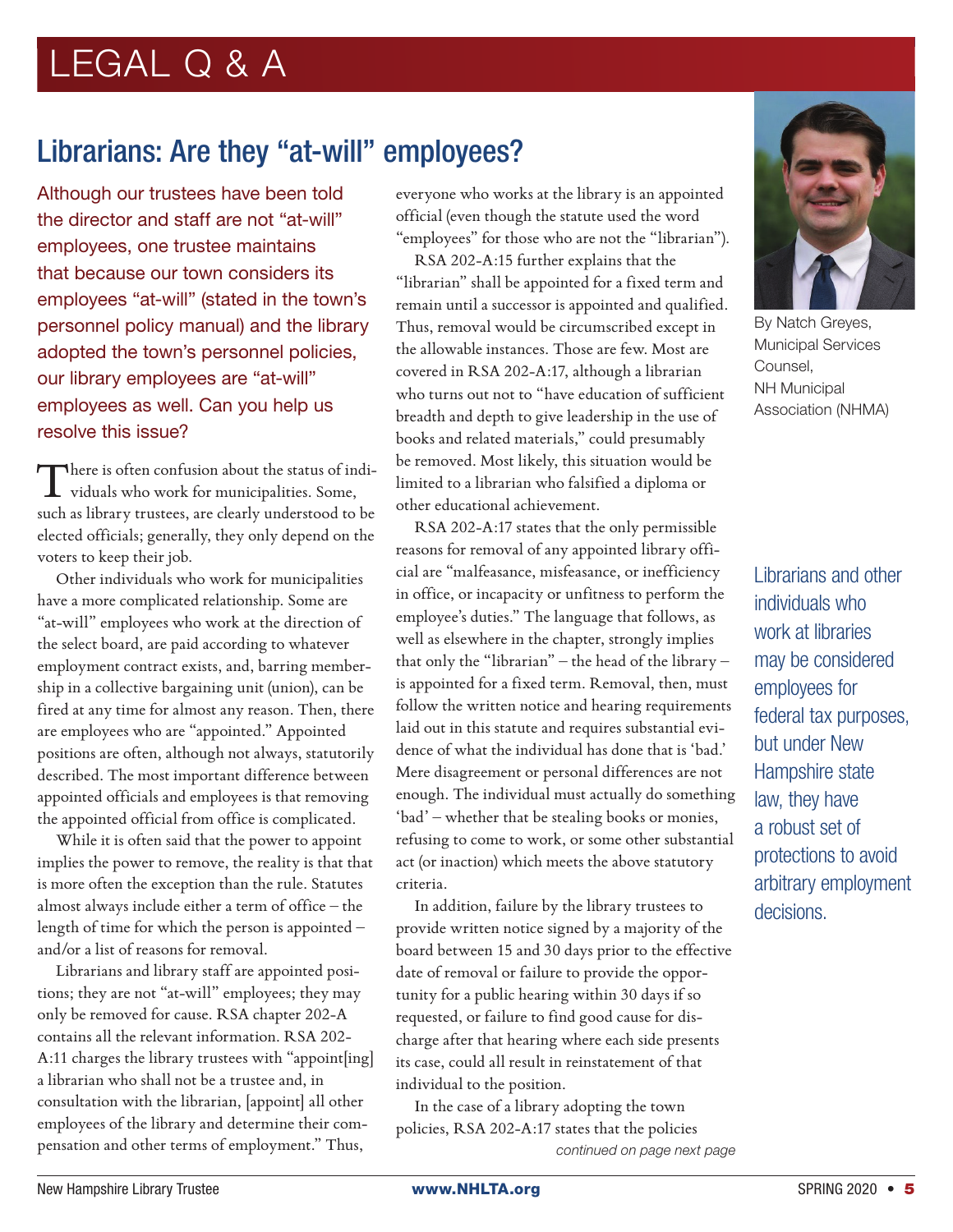### FRIENDS OF THE LIBRARY: Nonprofit Report Due in 2020

 $2020$  is a renewal year for NH nonprofits – this means that, per RSA 292:25, all legally-organized New Hampshire nonprofits must file the "2020 NONPROFIT REPORT" with the NH Department of State, Corporate Division by December 31, 2020. Since most Friends of the Library organizations are organized as nonprofits, they are required to file. NH nonprofits must make this filing every five years. The last required nonprofit filing was in 2015; after this year, the next one will be in 2025. This report is different than the "Annual Report Certificate" which must be filed every year.



The 2019 Sue Palmatier Award for Outstanding Support by a "Friends of the Library" Group was presented to the Friends of Lincoln Library (FOLL) at a well attended and enthusiastic gathering in Lincoln on Feb. 4, 2020. Brenda Kneeland and Karyl Silva, FOLL Co-Presidents, accepted the award presented by Bert Saul on behalf of NHLTA. From left: Director Carol Riley, Brenda Kneeland, Karyl Silva, Trustee chair Gail Tremblay, Bert Saul. Photo by Ivan Strickon, Board of Trustees.

Names and addresses of the officers and directors of the nonprofit organization are required information on the nonprofit report. Any change to a nonprofit's address should also be included. A \$25 fee must accompany the report filing.

Many nonprofits, including library Friends' organizations, do not realize that nonprofits must file a report with the NH Secretary of State's office every five years. If a report is not filed, then the nonprofit's state charter is repealed. For reinstatement, a \$50 revival application is required, plus the required \$25 filing fee, for a total of \$75.

The "2020 NONPROFIT REPORT" may be filed online at: quickstart.sos.nh.gov/online/ account/landingpage. A "*QuickStart*" account must be established before your organization may file. The \$25 fee must be paid with MasterCard, Visa, Discover or pre-approved ACH. Once on the web site, click the "File Annual Report" icon. Here you may create a free account. For those who prefer to file the report in paper form with a check payment, they should call the Secretary of State's Corporate Division at 603-271-3246 to request the form.

A nonprofit's status with the Secretary of State can be looked up, using the "Business Name Lookup" feature at the same website address mentioned above. The nonprofit's Business ID # can also be found here; that number is required in order to file online.

Trustees and library personnel should remind their Friends' organization, foundation and other nonprofits about the requirement to file this report in 2020.

### Librarians: "At-will" employees?

*continued from page 5*

which are adopted *must* include a hearing requirement. That limits the types of town policies which the library trustees may adopt. The town policy must provide for, essentially, the same protections outlined in the remainder of RSA 202-A:17 to be applicable. If the policy does not, presumably, the procedure in RSA 202-A:17 would control rather than the town policy. [NHLTA recommends libraries develop their own set of personnel policies. Remember that any references in the policy to the town administrator or select board should be replaced by the library director or board of trustees.]

Librarians and other individuals who work at libraries may be considered employees for federal tax purposes, but under New Hampshire state law, they have a robust set of protections to avoid arbitrary employment decisions.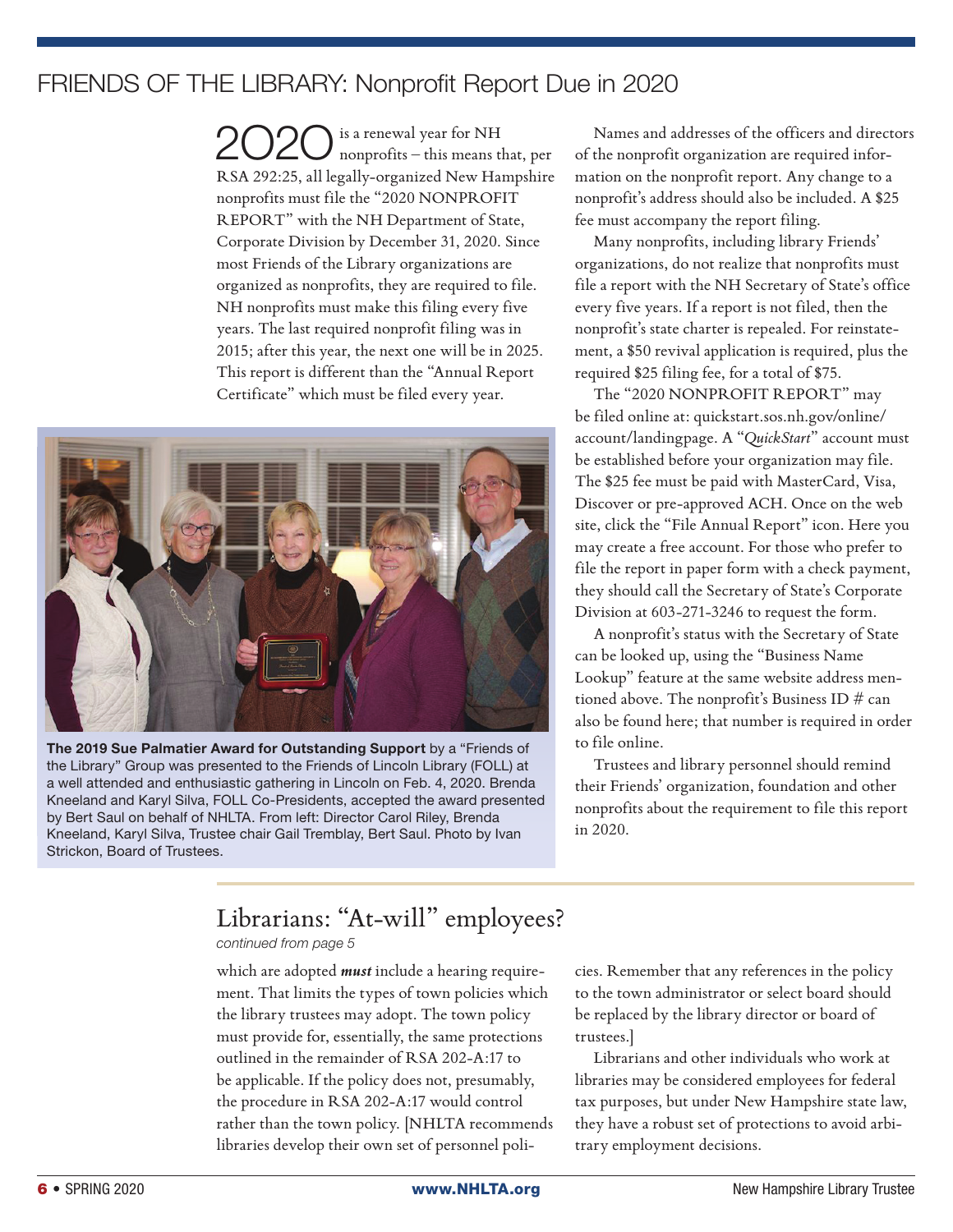## Legislative Update

### The Fate of the Two Library Bills in the NH House

As reported via emails and the NHLTA LISTSERV®, NHLTA attended hearings on the bills before the House Municipal and County Government Committee. We testified in opposition to HB 1615-FN, AN ACT requiring criminal background checks for persons brought into a library to interact with minors in library-sponsored events; we took no position on HB 1452, relative to employees of libraries.

We joined the NH Library Association (NHLA) and others in opposing HB 1615, and NHLA strongly opposed HB 1452. After the hearing we asked members to weigh in with their representatives and many did. The House Committee recommended that both bills be killed, and the full House voted the bills "inexpedient to legislate" on February 13.

### How to Pursue Legislative Action to Fix a Problem

If you identify a problem during your service as a trustee, and think legislative action is needed to address the issue, how should you proceed? First and foremost, do NOT start by taking your request directly to your local senator or representative. Instead, do some groundwork and research. Here are some suggestions to improve your success:

1. Trustees should first bring the question to NHLTA for analysis; library directors should raise the issue with their state association, NHLA. Both associations have legislative committees and are very familiar with the library statutes. We might know whether the issue has come up previously and been addressed in some way.

2. Is there a way to resolve the issue short of legislation? Whenever a bill is filed affecting the Library RSAs, the entire statute is opened up to possible amendment, and the library community could be harmed by unfriendly amendments. It may be that there are other ways to

accomplish your goal short of legislation. And, passing a bill is a long process and, if amended along the way, may not even fix the problem you originally identified.

3. Build a coalition. If you can secure the support of NHLTA and NHLA for your measure, it has a far greater chance of passage than if these associations oppose the measure. Be open to revisions in your initial proposal to accommodate the concerns of others.

4. If the associations are on board and support going forward with a bill, again work with them to identify the best sponsor to carry the bill through the process. For example, if the bill will go before the House Municipal and County Government Committee, finding a sponsor who sits on that committee can help move the bill along more smoothly.

### Being an Effective Advocate

Whether you are testifying at a public hearing in your town or at the State House, contacting a congressman's office to seek their support (or opposition) to the President's budget plan, or just bringing forward a suggestion to your fellow trustees, you are being an advocate. How you approach the task contributes much to the reception you'll receive.

First and foremost, always be honest, straightforward and respectful. This seems like common sense, but can be more difficult than you realize. You may be armed with reams of data supporting your case and passionate arguments, but basic facts and an anecdote that captures the need or impact of your request can be most persuasive.

Offer supporting documentation to bolster your case. That's where all that data can be put forward.

When asked questions to which you do not know the answer, don't guess. Instead, promise to gather the information and get back to the person. And then do so as quickly as possible.

And, finally, thank the person, board or committee for their consideration.



**The Newsletter of the New Hampshire Library Trustees Association**

> EDITOR **Katrinka Pellecchia**

DESIGN & PAGE LAYOUT **Jill Shaffer Hammond**

**CONTRIBUTORS** Mark Branoff, Jan Clark, Thomas J. Donovan, Susan Gaudiello, Natch Greyes, Ivon Strickon

PROOFREADING Ann Somers, Loring Webster

Email submissions and inquiries to the Editor k.pellecchia@nhlta.org

The NH Library Trustee is published four times yearly by the New Hampshire Library Trustees Association (NHLTA), 25 Triangle Park Drive, Concord NH 03301.

This publication serves as a means of providing information and news to library trustees in New Hampshire.

Subscriptions are included as part of the annual membership dues for the New Hampshire Library Trustees Association. The content published is for informational purposes only and is not and should not be considered a substitute for legal advice.

> © 2020 New Hampshire Library Trustees Association

All rights reserved. No portion of this newsletter may be reproduced or republished without permission from the editor.

POSTMASTER: Address Correction Requested